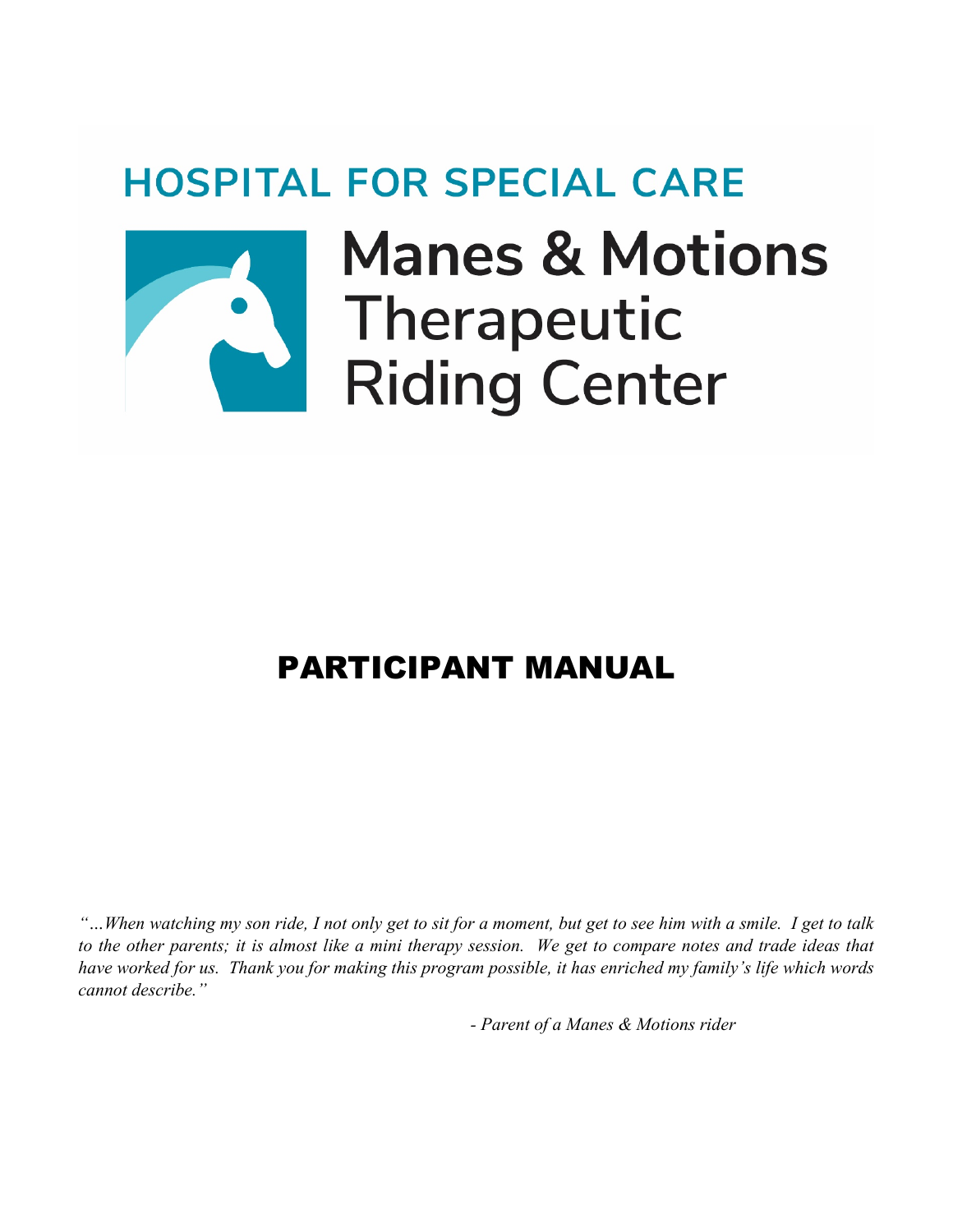#### **OUR MISSION**

To provide benefit in the areas education, sports and recreation, through the use of equine-assisted services for the purpose of contributing positively to the well-being of individuals living with physical, emotional and/or cognitive disabilities. Manes & Motions will strive to provide these benefits in a safe, compassionate, challenging and enjoyable environment.

#### **Table of contents**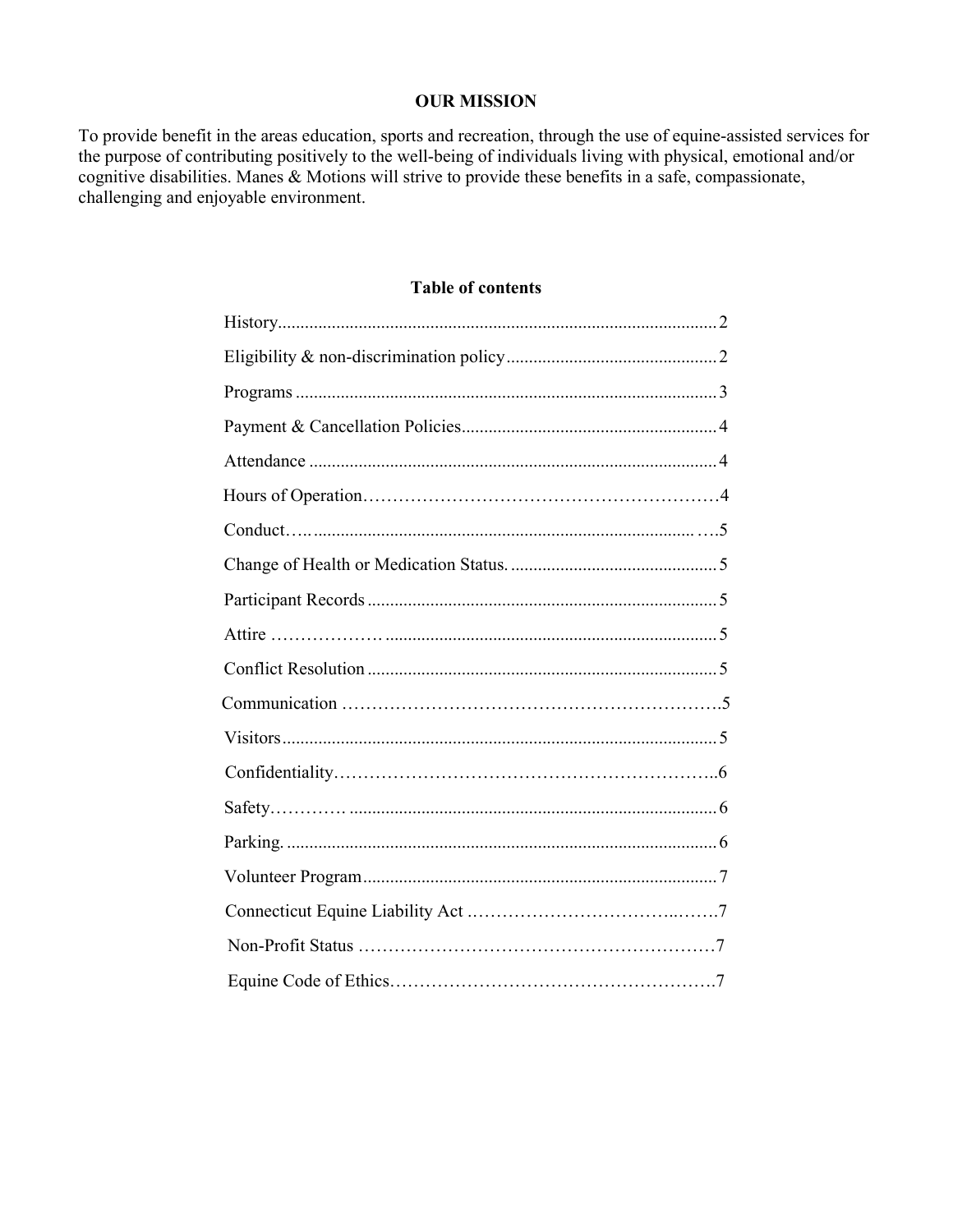#### **MANES & MOTIONS HISTORY**

Manes & Motions Therapeutic Riding Center, Inc., a Professional Association of Therapeutic Horsemanship International (PATH Intl.) Premier Accredited Center is a not-for-profit organization created specifically to improve the well-being of individuals living with physical, cognitive and/or emotional disabilities through the benefits of equine-assisted services.

Manes & Motions began in the spring of 1999, as an idea conceived by our founder Jerri Massi. Jerri, along with the original planning committee, determined the need for our unique services in Central Connecticut. Later that same year, Manes & Motions became incorporated, received it's non-profit status and conducted a pilot program with twelve participants, certified instructors, four program horses and 50 volunteers.

In August 2002, Manes & Motions became affiliated with the Hospital for Special Care (HSC), a wellrespected chronic disease and rehabilitation facility located in New Britain, CT. Manes & Motions operated for eight years in Kensington, CT before moving to a larger facility at Daniels Farm in Middletown CT in 2007, allowing the program to expand.

In 2008 founder Jerri Massi passed way and Manes & Motions became a wholly owned subsidiary of Hospital for Special Care. Today, the program continues to grow and provides over 2000 therapeutic sessions to more than 200 participants yearly with a team of certified instructors, therapy horses and over 150 dedicated volunteers.

#### **ELIGIBILITY GUIDELINES FOR PARTICIPATION**

Participation in Manes & Motions programs is based on an individual's ability to participate safely provided the necessary resources are available including: a suitable instructor, horse, volunteers and class availability which meets an individual's needs. Manes & Motions does not discriminate against any individual or group nor is financial consideration a determining factor in eligibility for participation.

As a PATH Intl. Premier Accredited Center, Manes & Motions follows the precautions and contraindications as recommended by the Medical Committee of PATH Intl. as well as Professional Standards. Our professional staff provides initial and ongoing evaluations for all prospective and active participants.

Due to the nature of adaptive horseback riding and other equine-assisted services, it may be determined during the initial assessment process or ongoing evaluation that an individual or group is not eligible to participate in program. This determination is made on the basis of an individual's physical and behavioral status, and other factors such as safety and available resources.

Individuals accepted into Manes & Motions programs are required to take part in periodic progress reviews and adhere to Manes & Motions policies and procedures. During these reviews, or as the result of unusual occurrences during a program session, Manes & Motions staff may find that continuance in the program for a given individual is inappropriate. For this reason, Manes & Motions reserves the right to determine if we are unable to serve an individual or group due to unavailable resource(s) and or/safety concerns including PATH Intl. guidelines relating to contraindications for participation.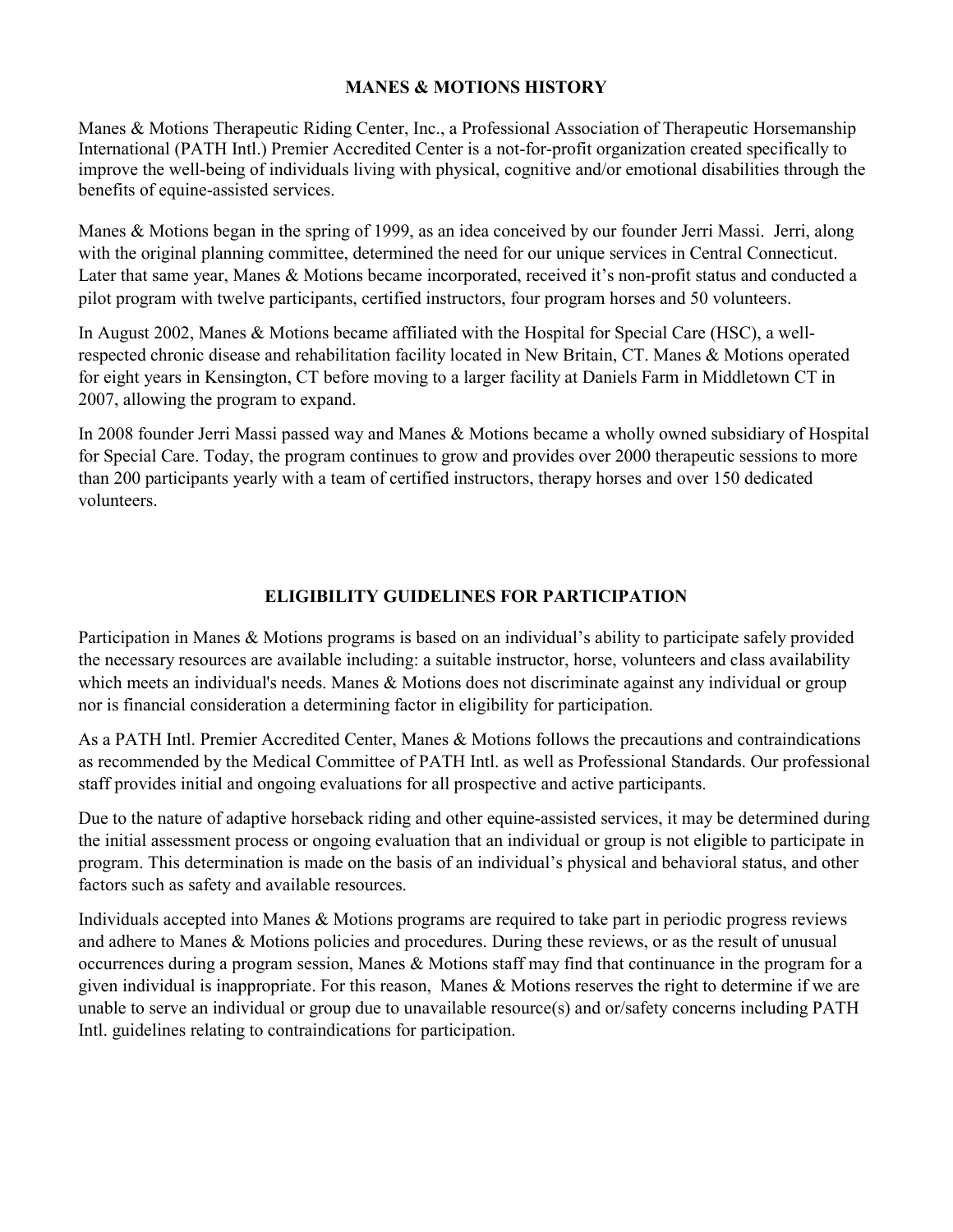#### **PROGRAMS & SERVICES**

Manes & Motions offers a variety of programs to meet the diverse needs of the community in a supportive environment. Additionally, a focus is placed on building confidence and promoting compassion for others through the horse and human connection. We offer four semesters per year, ranging from six to twelve weeks in length. Our services include:

- Adaptive Horseback Riding: Our mounted program offers private, semi-private, or small cohesive groups ranging between 30-45 minutes in length. Sessions focus on activities which incorporate individual goals to promote physical strength, learning and behavioral goals. Sessions may include exercises, horsemanship skill development, trail riding and games on horseback. An unmounted learning session is typically included each semester to incorporate horse care.
- Unmounted Horsemanship Program: This skill based program takes place on the ground (no riding). Sessions focus on learning safe horsemanship, building confidence and providing a positive learning experience. Sessions may be private (30 minutes), semi-private, or group (45 minutes). Unmounted curriculum topics incorporate learning horse communication, safe horse handling, and the basics of good care including grooming, first aid, feeding, etc.
- Equine-Assisted Learning: The nature of horses and how they interact with humans provides us with valuable life lessons. The focus of EAL is promoting self-awareness, developing life skills and building confidence, which is accomplished through experiential learning activities with our horses and professional staff. Each session carries a theme such as reading non-verbal language, developing empathy, trusting relationships, and critical thinking skills. Sessions are customized to meet identified goals of participants and range from 30 minute private weekly sessions to half day group programs.
- Horse Adventure! Summer Program: This four-morning session in August is designed to bring children with and without special needs together to promote acceptance of self and others, provide team building experiences, and encourage self-expression while having fun learning to ride and care for horses. Previous riding experience is not required.
- Horses for Heroes Veterans Program: This program provides Connecticut veterans with an opportunity to learn or rediscover equine-assisted services. Our team of certified instructors, horses and dedicated volunteers strive to improve physically, empower emotionally, and enhance socially the lives of military veterans as they return to their communities following military services.
- $\div$  Horse Show Days: This special week-long event takes place at the end of the spring semester. Each participant will have an opportunity to showcase their skills for family and friends, celebrating their successes and receiving a ribbon!
- $\bullet$  Specialty Programs & Field Trips: Manes & Motions provides specialty programs and field trips for school groups and other organizations. Programs may be mounted or unmounted from 1-2 hours in length.

For more information, dates and pricing on any of the above programs and services, please call 860-685- 0008.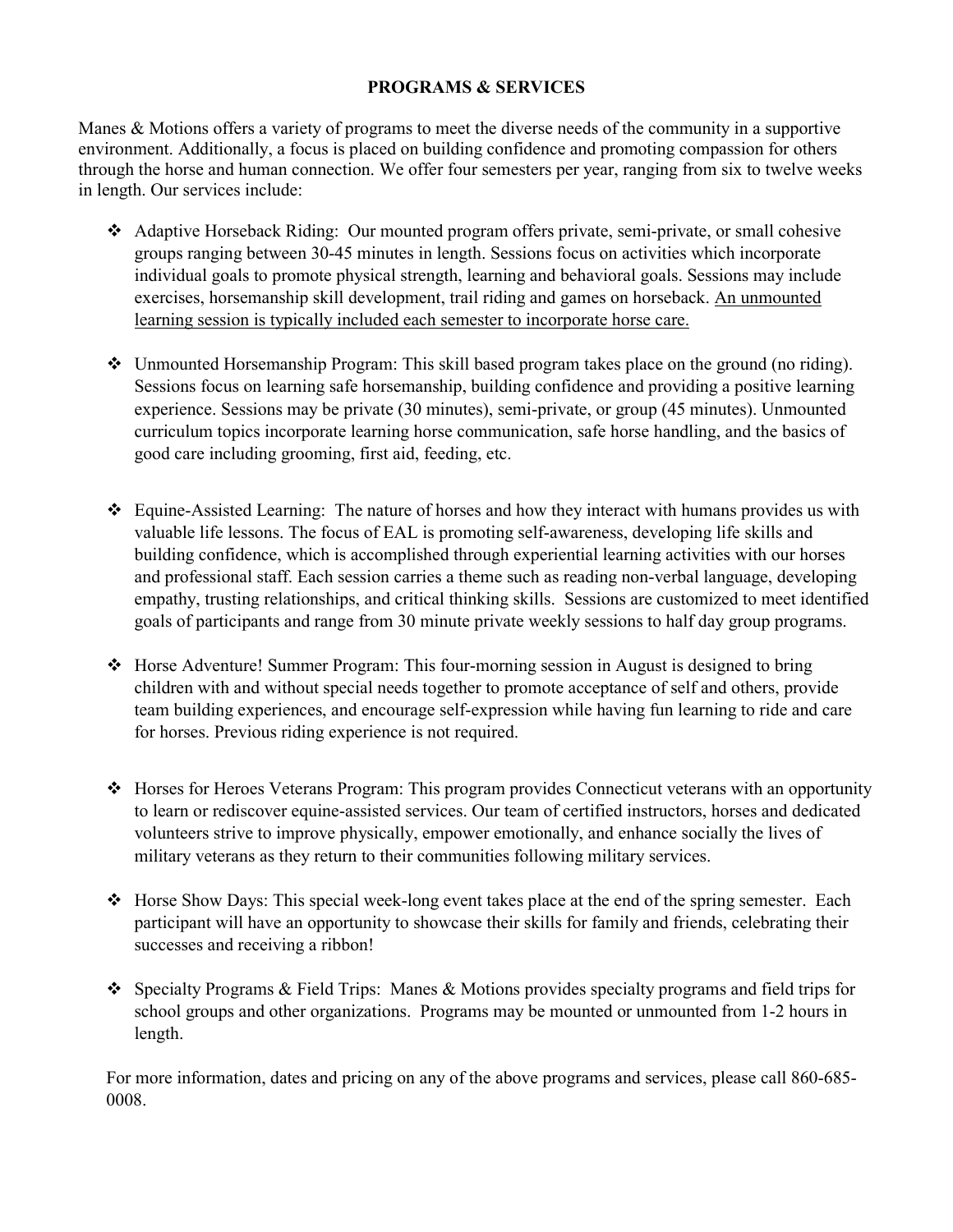#### **PROGRAM POLICIES**

#### **PAYMENT & CANCELLATIONS**

**Application Fee for New Applicants:** A non-refundable administrative fee of \$20 is due with the return of the prospective rider's application forms. A new applicant is an individual who has never participated in the program, or a past rider who has not participated in the program for a year or more.

**Course Fee & Payment:** In order to hold a participant's program spot, a yearly registration form is required by the due date indicated on the form. Program fees are prepaid quarterly on the following dates: January 1<sup>st</sup>, April 1<sup>st</sup>, July 1<sup>st</sup> and September 1<sup>st</sup>. Failure to submit payment in accordance with the payment schedule will result in immediate suspension of participation.

**Cancellation of Services Policy:** Manes & Motions requires 30 days written notice to cancel weekly services. If the participant cancels before the first class, the quarterly fee will be refunded minus a \$30 administrative fee. If the participant cancels after the first class, half of the quarterly fee will be refunded. If the participant cancels after the second class of the quarter and has not provided 30 days notice, no refund will be provided.

**Manes & Motions Cancellation Policy:** If Manes & Motions cancels a session for any reason, every effort will be made to schedule a make-up session. If no make-up can be arranged, Manes & Motions will issue a credit, which will be applied towards future service fees.

**Information Annual Review & Update:** Manes & Motions is required by PATH International to perform a review of all participant information and request updated information annually. When provided, please be sure to complete and return your Annual Update form.

#### **ATTENDANCE**

Manes & Motions does not provide make up sessions for classes missed due to participant absence. Please provide us with as much notice as possible if you are unable to make your regularly scheduled day and time so we may notify staff and volunteers. Regular and punctual attendance is required by all participants. We do understand that unforeseen circumstances may arise. Participants who must be absent are asked to notify the Program Coordinator at least 24 hours prior to their scheduled session time. The following occurrences may result in the participant losing their scheduled time slot: two or more absences with or without notification or more than two late arrivals.

#### **DAYS & HOURS OF OPERATION**

Manes & Motions is open year-round, Tuesday through Saturday during the winter, spring and fall, and Monday through Friday during the summer. We offer four semesters per year; semesters range from six to twelve weeks in length. Manes & Motions is closed for scheduled breaks and for the following holidays:

- Memorial Day
- Independence Day
- Labor Day
- Thanksgiving Day
- Christmas Day
- New Year's Day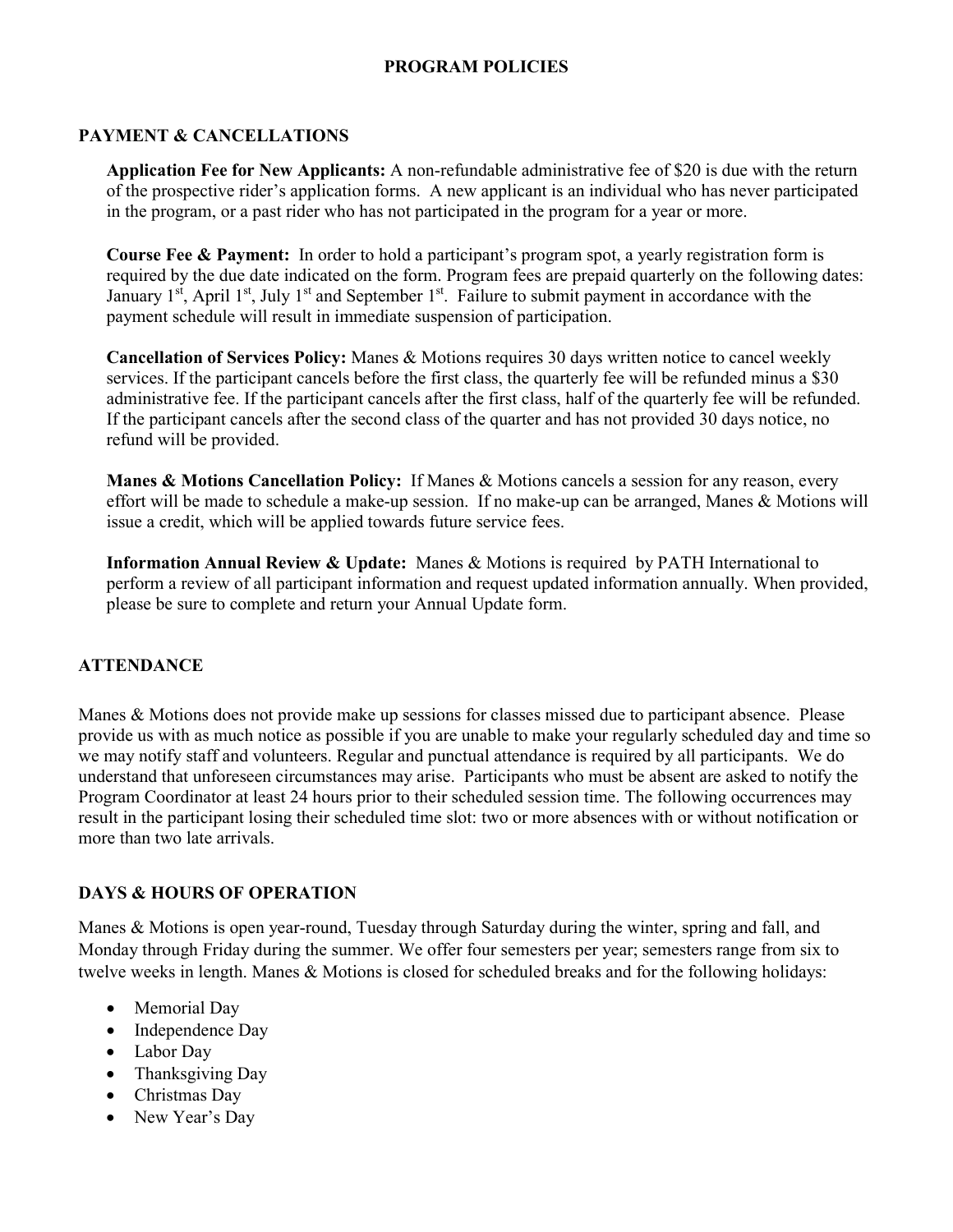#### **CONDUCT**

Manes & Motions does not condone the use of profanity, any abusive language or actions, or noises and abrupt actions that may compromise the safety of a participant, volunteer, staff member or horse. Manes & Motions reserves the right to terminate or suspend program participation for unsafe, unacceptable or negative behavior either physical or verbal. All participants and guests have the responsibility to be familiar with and abide by the center's policies and regulations while on property. Manes & Motions reserves the right to restrict access to the facility if a participant or guest fails to comply with center policies and guidelines.

#### **CHANGE OF HEALTH OR MEDICAL STATUS**

Please inform Manes & Motions of any changes in a participant's physical health or emotional wellness. This includes, but is not limited to changes in medication, weight, diagnoses, and surgeries.

#### **PARTICIPANT RECORDS**

Information pertaining to the participants at Manes & Motions is kept confidential. Participants are required to complete the application paperwork and release forms prior to receiving services. In addition, Manes & Motions also requires a Yearly Update Form and updated medical histories every two years. For individuals with Downs Syndrome, an initial negative x-ray report and annual medical clearance from a licensed physician that includes a neurological exam that specifically denies any symptoms consistent with atlanto-axial instability is required.

#### **ATTIRE, HELMETS & FOOTWEAR**

Please dress appropriate to the season. Long pants are recommended for riding including jeans, heavy cotton pants or riding breeches. Shorts, sweat pants, loose-fitting or nylon pants are not recommended. Participants should wear sturdy-hard soled footwear with a heel no higher than ½ inch. Sneakers and construction boots are not recommended. Open toed shoes and sandals are not allowed in the barn, arena or when near horses. Participants are required to purchase and wear their own ASTM approved riding helmet for all equine activities. It is strongly recommend helmets be replaced every five years due to material breakdown.

#### **CONFLICT RESOLUTION**

Problems or concerns should be directed to Manes & Motions staff. If someone feels that their concerns are not being handled in a sufficient manner, they may contact the Program Coordinator.

#### **COMMUNICATION**

Participants and caregivers will receive quarterly updates and semester registration information via email. Please be sure we have your most current email, mailing address and phone numbers.

#### **VISITORS**

Manes & Motions welcomes visitors to our facility. We ask that you please call ahead to schedule a tour so we can ensure a staff member will be available to meet with you. Visitors are required to check in at the program office upon arrival to sign a general release of liability form. Visitors must be accompanied by a Manes & Motions employee or volunteer during their visit. Children under the age of 16 must be supervised at all times.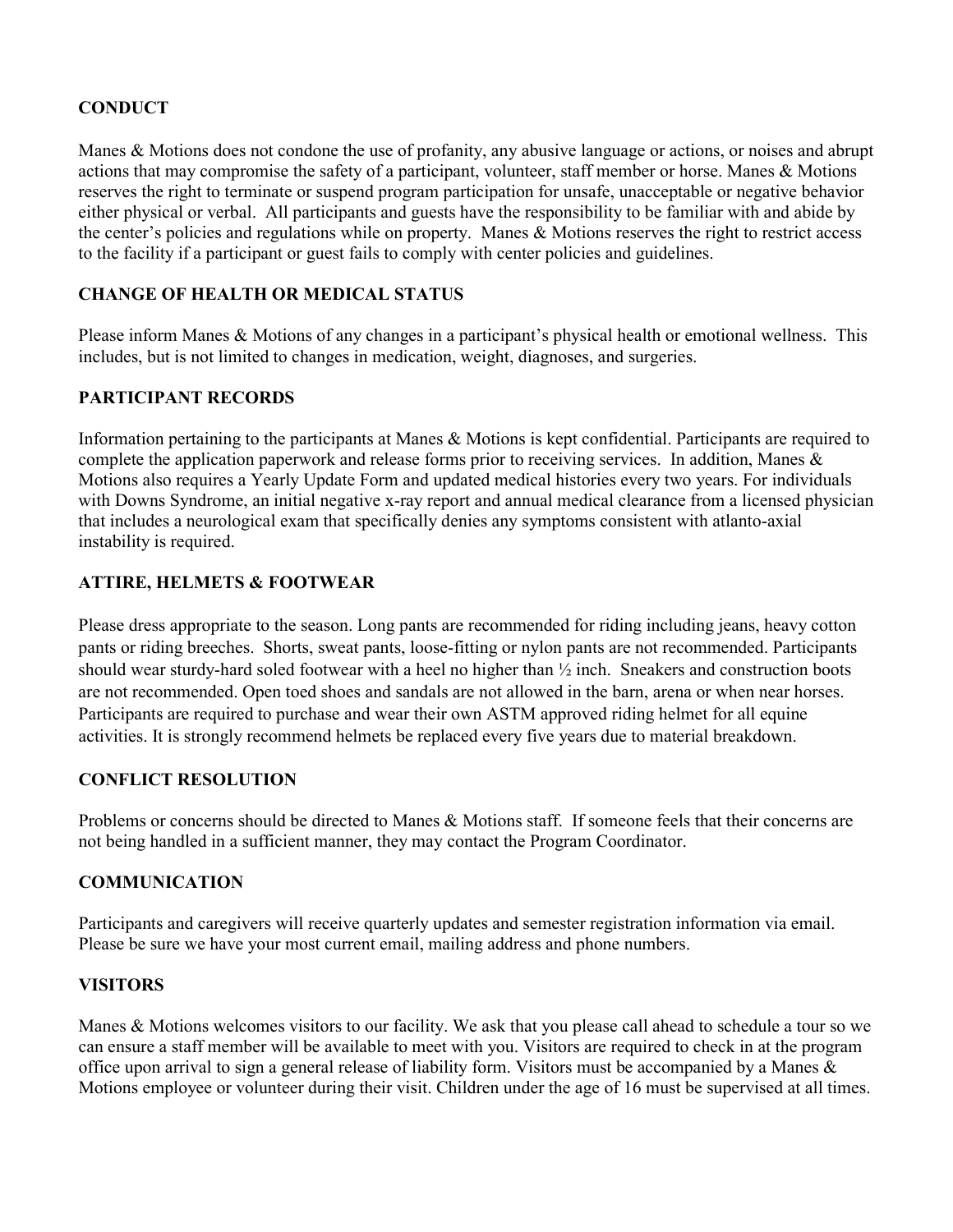#### **CONFIDENTIALITY STATEMENT**

It is understood that any information discussed, heard, or seen related to any Manes & Motions participant may be private and will not be released to any other person or entity except in accordance with requirements of applicable law, professional obligations and/or by the participant's or the participant's parent or legal guardian's authorization. Any and all information with respect to Manes & Motions participants is confidential and will not be shared with anyone without the written consent of the participant or their parent/legal guardian in the case of a minor. It is understood that any person that shares any private participant information with an unauthorized party, may be asked to leave the Manes & Motions property and may be discharged from any or all activities on Manes & Motions premises for sharing any private participant information with an unauthorized party. For purposes of this Confidentiality Statement, the term "private participant information" shall mean any Manes & Motions participant's name, diagnosis, health status and/or the fact that they are participating in services at Manes & Motions.

#### **SAFETY**

As a PATH Intl. Premier Accredited Center, Manes & Motions fully adheres to the Precautions and Contraindications that are recommended by PATH Intl. committees. We support every effort to promote safe conditions at our facility. We do require that the following rules be adhered to at all times:

- All participants must wear an ASTM/SEI approved riding helmet with the chin harness secured when riding or working with horses on the ground.
- Participant's family members and caregivers must remain in the designated waiting areas during class. There are designated indoor and outdoor observation areas.
- Pets are not allowed on the grounds or in the barn.
- Manes & Motions is a smoke free and tobacco free environment. Smoking is not permitted on the property.
- Alcohol and illegal drugs are not permitted on the property
- No weapons of any kind are permitted on the property.
- No running, yelling or any other actions that might disturb the horses.
- Please do not offer participants food or feed the horses.
- Photographs and videos may not be taken without staff permission.

#### **EMERGENCY POLICIES**

In the event of a medical emergency, please remain calm and follow staff instructions for managing the situation. Please notify staff if you become injured at the facility. Emergency phone numbers are posted above the telephones in the program office. First aid kits and fire extinguishers are also located in the facility. Program activities are discontinued in severe weather conditions. Manes & Motions complete Risk Management Policies binder is available upon request.

#### **PARKING**

Parking for participants' vehicles is provided at the top of the hill, in front of and just beyond the indoor arena. Volunteers and visitors may also park at the top of the hill but at the far side. Please leave the area closest to the arena for our participants. PLEASE DRIVE SLOWLY AND ALLOW THE HORSES, PARTICIPANTS AND STAFF THE RIGHT OF WAY.